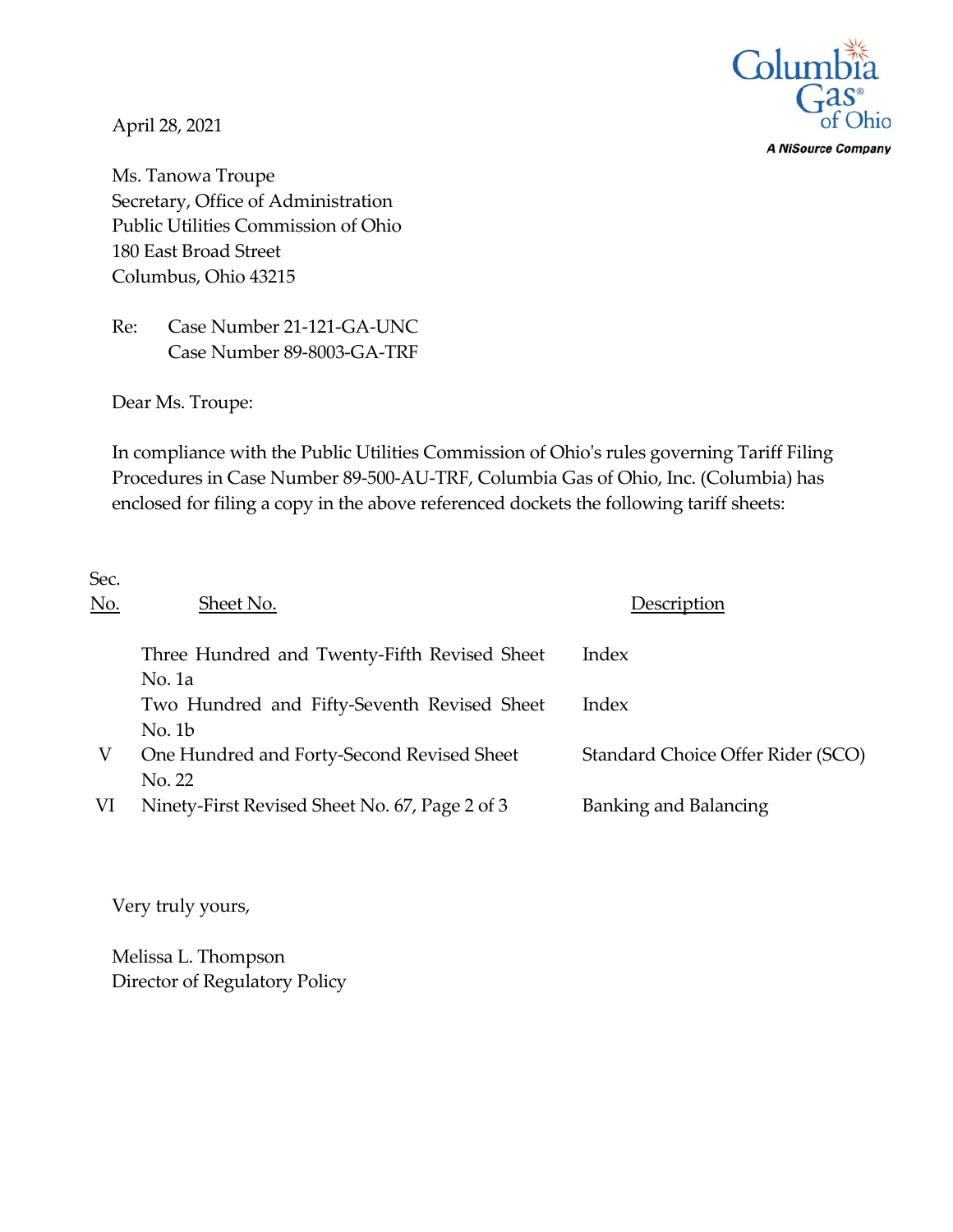### **P.U.C.O. No. 2**

**Cancels** 

## **Three Hundred and Twenty-Fourth Revised Sheet No. 1a**

### **COLUMBIA GAS OF OHIO, INC.**

# **RULES AND REGULATIONS GOVERNING THE DISTRIBUTION**

INDEX

| Part<br>Number |                                                                            | Sheet<br>Number | Effective<br>Date    |
|----------------|----------------------------------------------------------------------------|-----------------|----------------------|
|                | <b>SECTION IV – GENERAL</b>                                                |                 |                      |
| 1              | Obligation To Serve                                                        | 10              | $01-01-12$           |
| 1a             | Core Market                                                                | 10              | $01-01-12$           |
| 1b             | Non-Core Market                                                            | 11              | $01-01-12$           |
| $\overline{c}$ | Rules and Regulations Subject to Orders Issued by PUCO                     | 11              | $12 - 03 - 08$       |
| 3              | Company Reserves the Right to Modify, Alter or Amend Rules and Regulations | 11              | $12 - 03 - 08$       |
| 4              | Termination Procedure for Non-payment                                      | 11              | 12-03-08             |
| 4a             | Residential Termination Procedure for Nonpayment                           | 11              | $12 - 03 - 08$       |
| 4b             | Small Commercial Termination Procedure for Non-payment                     | 11              | $12 - 03 - 08$       |
| 4c             | Advance Notice of Disconnection or Termination of Service                  | $11 - 12$       | $12 - 03 - 08$       |
| 5              | Uniform Purchase Gas Adjustment Clause Reference                           | 12              | $01-01-12$           |
| 6              | Miscellaneous Charges                                                      | 13              | $12 - 03 - 08$       |
|                | Reconnection Trip Charge                                                   | 13              | 12-03-08             |
|                | Collection Charge                                                          | 13              | 12-03-08             |
|                | Dishonored Check Charge                                                    | 13              | $12 - 03 - 08$       |
|                | Late Payment Charge                                                        | 13              | $12 - 03 - 08$       |
|                | <b>Excess Flow Valve Charge</b>                                            | 13              | $07-06-17$           |
|                | Tie-in Charge                                                              | 14              | $07-06-17$           |
|                | Theft of Service Investigation Fee                                         | 14              | $07-06-17$           |
|                | Meter Test Charge                                                          | 14              | $07-06-17$           |
|                | <b>SECTION V - SALES SERVICE</b>                                           |                 |                      |
| 1              | Definitions                                                                | 14              | $01-01-12$           |
|                | Definitions                                                                | $15 - 15a$      | $04 - 01 - 13$       |
| 2              | <b>Sales Rates</b>                                                         | 16              | 11-29-18             |
|                | Small General Service (SGS)                                                | 16              | $01-01-12$           |
|                | Small General Service (SGS)                                                | 17<br>17        | $11 - 27 - 19$       |
|                | Small General Service (SGS)                                                |                 | $11 - 27 - 19$       |
|                | Reserved for Future Use                                                    | 17a             | 12-03-08             |
|                | General Service (GS)                                                       | 18<br>19        | 11-29-18             |
|                | General Service (GS)                                                       | 20              | $11 - 27 - 19$       |
|                | Large General Service (LGS)<br>Large General Service (LGS)                 | 21              | 11-29-18<br>11-27-19 |
|                | Standard Choice Offer Rider (SCO)                                          | 22              | 04-29-21             |
| 3              | Sales Billing Adjustments                                                  | 23              | $03 - 30 - 10$       |
|                | Suspended                                                                  | 23              | $03-01-10$           |
|                | Interim, Emergency and Temporary PIP Plan Tariff Schedule Rider            | 24              | $05-29-20$           |
|                | Excise Tax Rider                                                           | 25              | $12 - 03 - 08$       |
|                | Non-Temperature Balancing Service                                          | 26              | $04 - 01 - 13$       |
|                | Infrastructure Replacement Program Rider                                   | 27              | $04-29-21$           |
|                | Demand Side Management Rider                                               | 28              | $04 - 29 - 21$       |
|                | Uncollectible Expense Rider                                                | 29              | 05-29-20             |
|                | Gross Receipts Tax Rider                                                   | 30              | $12 - 03 - 08$       |
|                | CHOICE/SCO Reconciliation Rider (CSRR)                                     | 30a             | $03 - 30 - 21$       |
|                | Regulatory Assessment Rider (RAR)                                          | 30 <sub>b</sub> | $03 - 30 - 10$       |
|                | Infrastructure Development Rider (IDR)                                     | 30c             | $05-29-20$           |
|                | Capital Expenditure Program Rider                                          | 30d             | 08-29-19             |
|                | Reserved for Future Use                                                    | 30e             | $11-27-19$           |
|                | <b>SECTION VI - GAS TRANSPORTATION SERVICE</b>                             |                 |                      |
| 1              | Definitions                                                                | $31 - 33$       | $01 - 01 - 12$       |
| $\mathfrak{2}$ | Requirements For Transportation Service                                    | 33a             | $12 - 03 - 08$       |
| 3              | Service Agreement                                                          | 33a-34          | $04 - 01 - 10$       |
| 4              | Deliveries of Customer Owned Gas                                           | 34              | $12 - 03 - 08$       |
| 5              | Measurement                                                                | 34              | 12-03-08             |
|                | Heat Content Adjustment                                                    | 34-35           | $04 - 01 - 10$       |
|                | Measurement at Point(s) of Receipt with Interstate Pipeline                | 35-36           | $12 - 03 - 08$       |
|                | Measurement at Other Point(s) of Receipt                                   | 36              | 12-03-08             |
|                | Accounting for Monthly Deliveries                                          | 36              | 12-03-08             |
| 6              | Quality of Gas Delivered to Company                                        | 36              | 12-03-08             |
|                | Quality of Gas at Point(s) of Receipt with an Interstate Pipeline          | 36-37           | $12 - 03 - 08$       |
|                | Quality of Gas at Other Point(s) of Receipt                                | 37-38a          | $11-19-20$           |

Filed in accordance with Public Utilities Commission of Ohio Finding and Order dated January 9, 2013 in Case No. 12-2637-GA-EXM.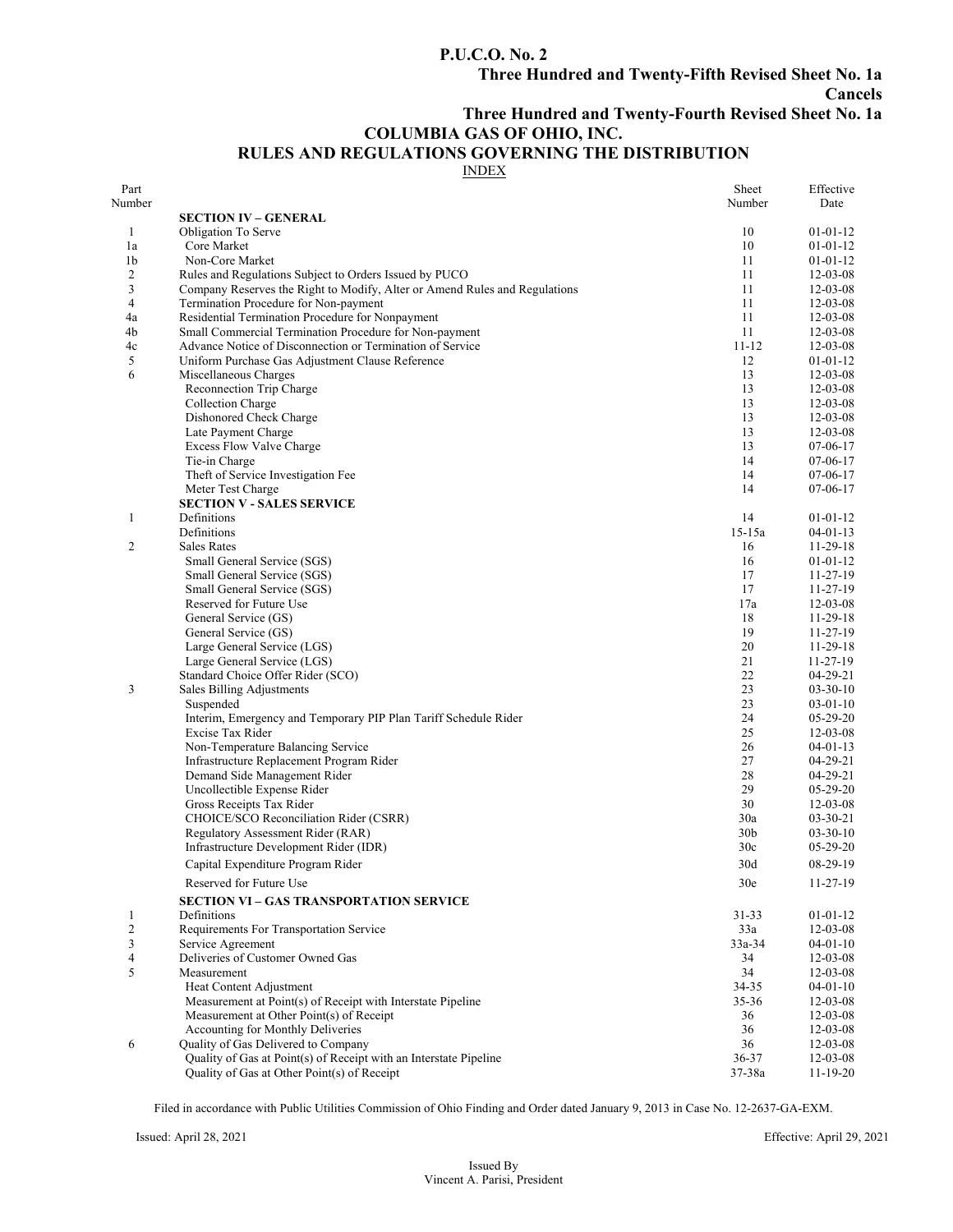## **P.U.C.O. No. 2 Two Hundred and Fifty-Seventh Revised Sheet No. 1b Cancels**

**Two Hundred and Fifty-Sixth Revised Sheet No. 1b**

### **COLUMBIA GAS OF OHIO, INC. RULES AND REGULATIONS GOVERNING THE DISTRIBUTION AND SALE OF GAS**

### INDEX

| Part      |                                                                       | Sheet     | Effective      |
|-----------|-----------------------------------------------------------------------|-----------|----------------|
| Number(s) |                                                                       | No.       | Date           |
| 7         | Authorized Daily Volume                                               | 38b       | $11 - 19 - 20$ |
| 8         | Interruption                                                          | 39-41     | $04 - 01 - 10$ |
| 9         | Volume Banking and Balancing                                          | $41 - 43$ | $04 - 01 - 10$ |
| 10        | Deficiencies in Deliveries to Company                                 | 43        | $04-01-10$     |
| 11        | Warranty of Title                                                     | 43        | $12 - 03 - 08$ |
| 12        | Late Payment Charge                                                   | 43        | $12 - 03 - 08$ |
| 13        | Charges for Third Party Services                                      | 44        | $04-01-10$     |
| 14        | Provision for Human Needs and Welfare Customers                       | 44        | $12 - 03 - 08$ |
| 15        | <b>Optional Services</b>                                              | 44        | $04-01-10$     |
| 16        | Termination of Service                                                | 44-45     | $04-01-10$     |
| 17        | Operation and Maintenance Costs                                       | 46        | $04-01-10$     |
| 18        | Other Rules and Regulations                                           | 46        | $12 - 03 - 08$ |
| 19        | Obligation to Serve Following Termination of Transportation Agreement | 46        | $12 - 03 - 08$ |
| 20        | Capacity Release Option                                               | 46        | $12 - 03 - 08$ |
|           | Reserved for Future Use                                               | 47        | $12 - 03 - 08$ |
| 21        | Reserved for Future Use                                               | 48        | $04 - 01 - 10$ |
| 22        | Reserved for Future Use                                               | 48        | $04 - 01 - 10$ |
| 23        | Reserved for Future Use                                               | 48        | $04 - 01 - 10$ |
| 24        | Aggregation Service                                                   | 48a-48e   | $04 - 01 - 10$ |
| 25        | <b>Transportation Rates</b>                                           | 49        | $11-29-18$     |
|           | Small General Transportation Service (SGTS)                           | 49-50     | 11-27-19       |
|           | Small General Transportation Service (SGTS)                           | 51        | $04 - 01 - 12$ |
|           | Reserved for Future Use                                               | 52        | $12 - 03 - 08$ |
|           | General Transportation Service (GTS)                                  | 53-55     | 11-27-19       |
|           | General Transportation Service (GTS)                                  | 56        | $04-01-10$     |
|           | Large General Transportation Service (LGTS)                           | 57        | $05 - 31 - 17$ |
|           | Large General Transportation Service (LGTS)                           | 58        | $11-29-18$     |
|           | Reserved for Future Use                                               | 59        | $12 - 03 - 08$ |
|           | Large General Transportation Service (LGTS)                           | 60        | 11-27-19       |
|           | Reserved for Future Use                                               | 61        | $04-01-10$     |
|           | <b>Standby Service</b>                                                | 62        | $04-01-10$     |
|           | Gas Transfer Service                                                  | 62a       | $04-01-10$     |
|           | Service Agreement for SGTS, GTS and LGTS                              | 63-64     | $04 - 01 - 10$ |
|           | Reserved For Future Use                                               | 65        | $04-01-10$     |
|           | Operational Flow/Operational Matching Orders                          | 66        | $04-01-10$     |
|           | Reserved For Future Use                                               | 66a       | $04-01-10$     |
|           | Banking and Balancing Service                                         | 67        | $04 - 29 - 21$ |
|           | Reserved For Future Use                                               | 67a       | $04 - 01 - 10$ |
| 26        | Gas Transportation Service Billing Adjustments                        | 68        | $10-27-10$     |
|           | Interim, Emergency and Temporary PIP                                  | 68        | $05-29-20$     |
|           | Uncollectible Expense Rider                                           | 69        | $05-29-20$     |
|           | Gross Receipts Tax Rider                                              | 70        | $12 - 03 - 08$ |
|           | Excise Tax Rider                                                      | 71        | $12 - 03 - 08$ |
|           | Infrastructure Replacement Program Rider                              | 72        | $04-29-21$     |
|           | Demand Side Management Rider                                          | 73        | $04-29-21$     |
|           | Infrastructure Development Rider                                      | 74        | $05-29-20$     |
|           | Capital Expenditure Program Rider                                     | 75        | 08-27-20       |
|           | Reserved for Future Use                                               | 75a       | $11-27-19$     |
| $1 - 41$  | <b>SECTION VII - COMPETITIVE RETAIL NATURAL GAS SERVICE</b>           |           | $04-29-21$     |
| $1 - 8$   |                                                                       |           |                |
|           | <b>SECTION VIII – GAS SUPPLY AUCTION FOR STANDARD SERVICE AUCTION</b> |           | $11-29-18$     |

Filed in accordance with Public Utilities Commission of Ohio Finding and Order dated January 9, 2013 in Case No. 12-2637-GA-EXM.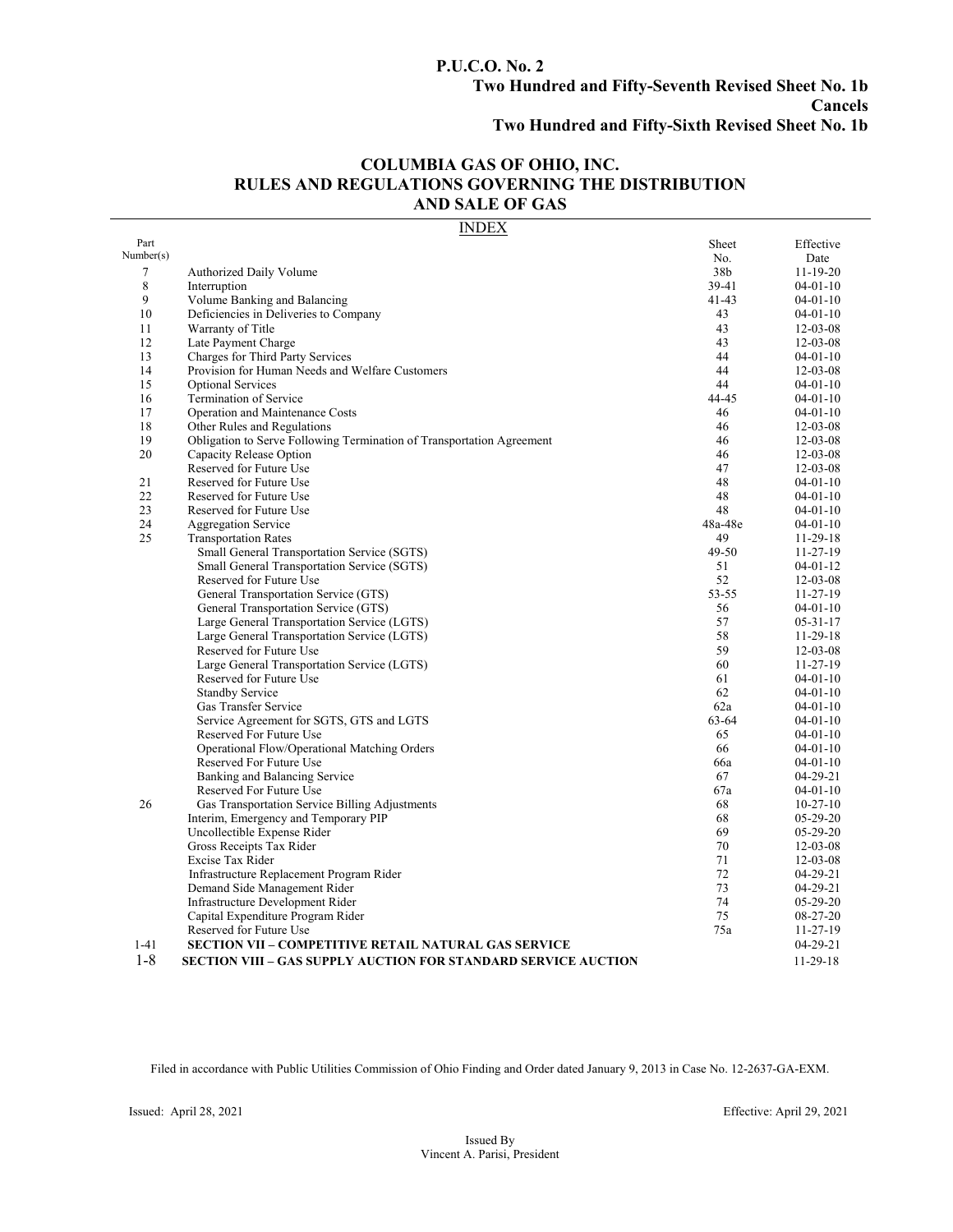### **P.U.C.O. No. 2 One Hundred and Forty-Second Revised Sheet No. 22 Cancels One Hundred and Forty-First Revised Sheet No. 22 COLUMBIA GAS OF OHIO, INC. RULES AND REGULATIONS GOVERNING THE DISTRIBUTION AND SALE OF GAS**

### **STANDARD CHOICE OFFER RIDER (SCO)**

#### APPLICABILITY:

To all customer accounts provided Sales Service under the Company's Small General Service; Small General Schools Rate; General Sales Rate; General Schools Sales Rate or Large General Service Sales rate schedules.

#### SCO Rider:

\$0.4625 rate per 100 cubic feet for all gas consumed each billing period. Company's monthly SCO Rider will be computed each month based on the NYMEX final settlement price for the month plus the Retail Price Adjustment determined through the SCO Auction converted from dollars per Mcf to dollars per Ccf for billing purposes.

Filed in accordance with Public Utilities Commission of Ohio Entry dated January 9, 2013 In Case No. 12-2637-GA-EXM.

Issued: April 28, 2021 Effective: With meter readings on or after April 29, 2021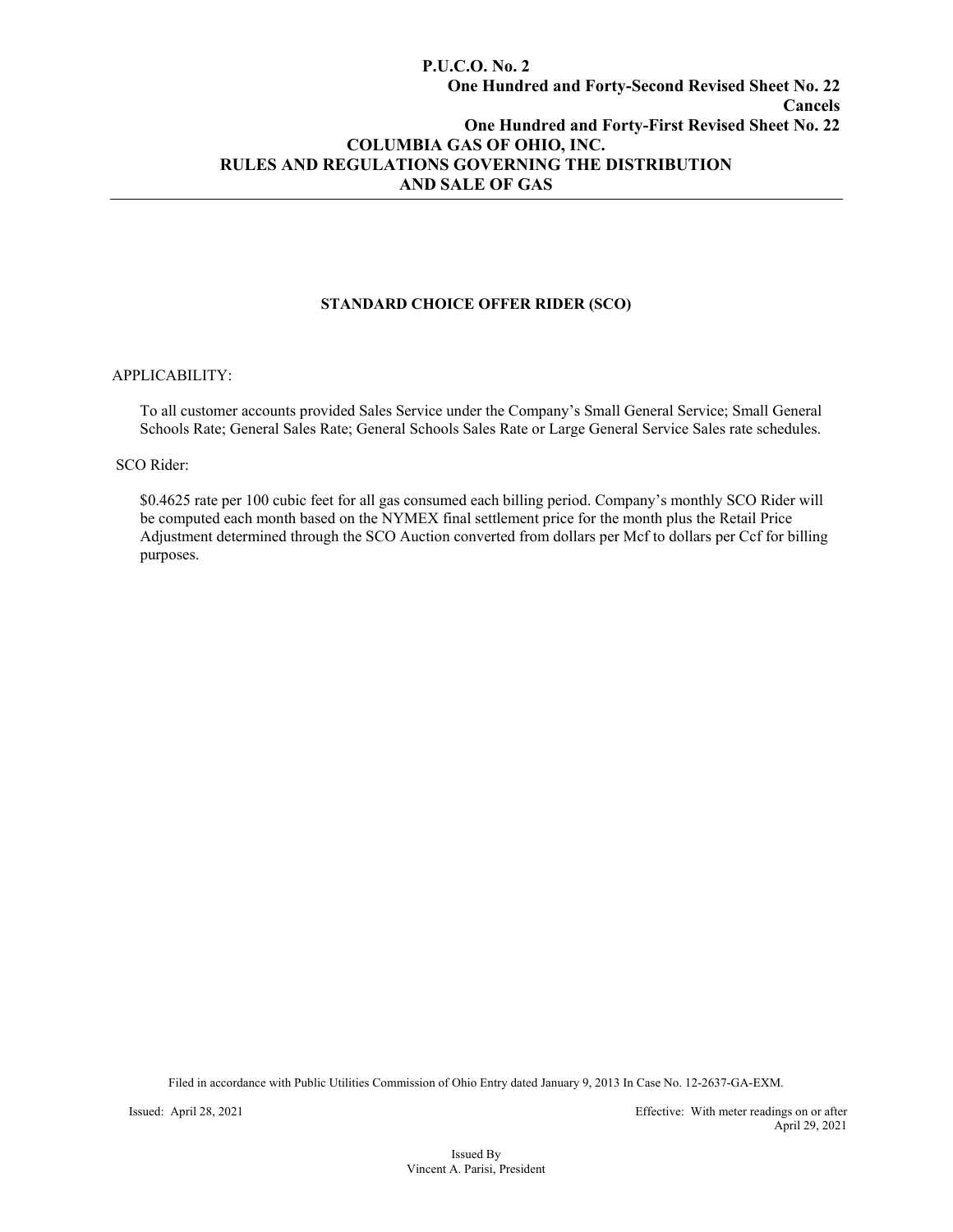### **P.U.C.O. No. 2**

### **Ninety-First Revised Sheet No. 67 Cancels Ninetieth Revised Sheet No. 67 Page 2 of 3**

### **COLUMBIA GAS OF OHIO, INC. RULES AND REGULATIONS GOVERNING THE DISTRIBUTION AND SALE OF GAS**

### **RATE:**

Customers that subscribe for this service will be billed the applicable rate per Mcf on all volumes consumed which corresponds to the level of balancing service elected by the Customer. These rates will be updated concurrent with the Company's Standard Sales Offer filings to reflect changes in rates contained herein.

| Monthly Bank Tolerance Levels<br>Maximum Percent of Annual Transportation Volumes | Rate Per Mcf For All<br><b>Volumes Consumed</b> |  |  |
|-----------------------------------------------------------------------------------|-------------------------------------------------|--|--|
| $1.0\%$                                                                           | \$0.0111 per Mcf                                |  |  |
| $2.0\%$                                                                           | \$0.0197 per Mcf                                |  |  |
| $3.0\%$                                                                           | \$0.0284 per Mcf                                |  |  |
| $4.0\%$                                                                           | \$0.0371 per Mcf                                |  |  |

To meet competition and retain throughput, the Company may be required to flex the level of the Banking and Balancing Service rate to customers subject to this tariff.

### **TRANSPORTATION SERVICE IMBALANCE CHARGES**

- a. In any month when a TS Customer's deliveries to Company, when added to their available bank volume and applicable Backup Service quantities, are less than their usage, the incremental shortfall will be sold to the Customer at a price equal to 130% of the average of the TCO Daily Index prices for each day of the applicable month, plus the 100% load factor TCO FTS costs (including demand, commodity and retainage), plus the gross receipts or other applicable taxes plus the applicable Company transportation. In addition, if, in any month, Company incurs other charges, including gas costs, penalty charges or cash-outs caused by excess monthly usage, the TS Customer shall be charged its pro rata share of such charges. All non-Company transportation revenue from such sales and charges paid by the TS Customer to Company shall be credited to the CSRR.
- b. In any month when a TS Customer's Volume Bank exceeds the allowed bank level, Company will purchase the excess volumes. The purchase price shall be equal to 70% of the average of the TCO Daily Index prices for each day of the applicable month, plus the 100% load factor TCO FTS costs (including demand, commodity and retainage). In addition, if, in any month, Company incurs other charges, including gas costs, penalty charges or cash-outs caused by excess monthly gas supply, the TS Customer shall be charged its pro rata share of such charges. All costs from such purchases made by Company from the TS Customer shall be debited to the CSRR with all revenues for the Customer credited to the CSRR.

Filed in accordance with Public Utilities Commission of Ohio Order dated January 9, 2013 in Case No. 12-2637-GA-EXM.

Issued: April 28, 2021 Effective: With bills rendered on or after April 29, 2021